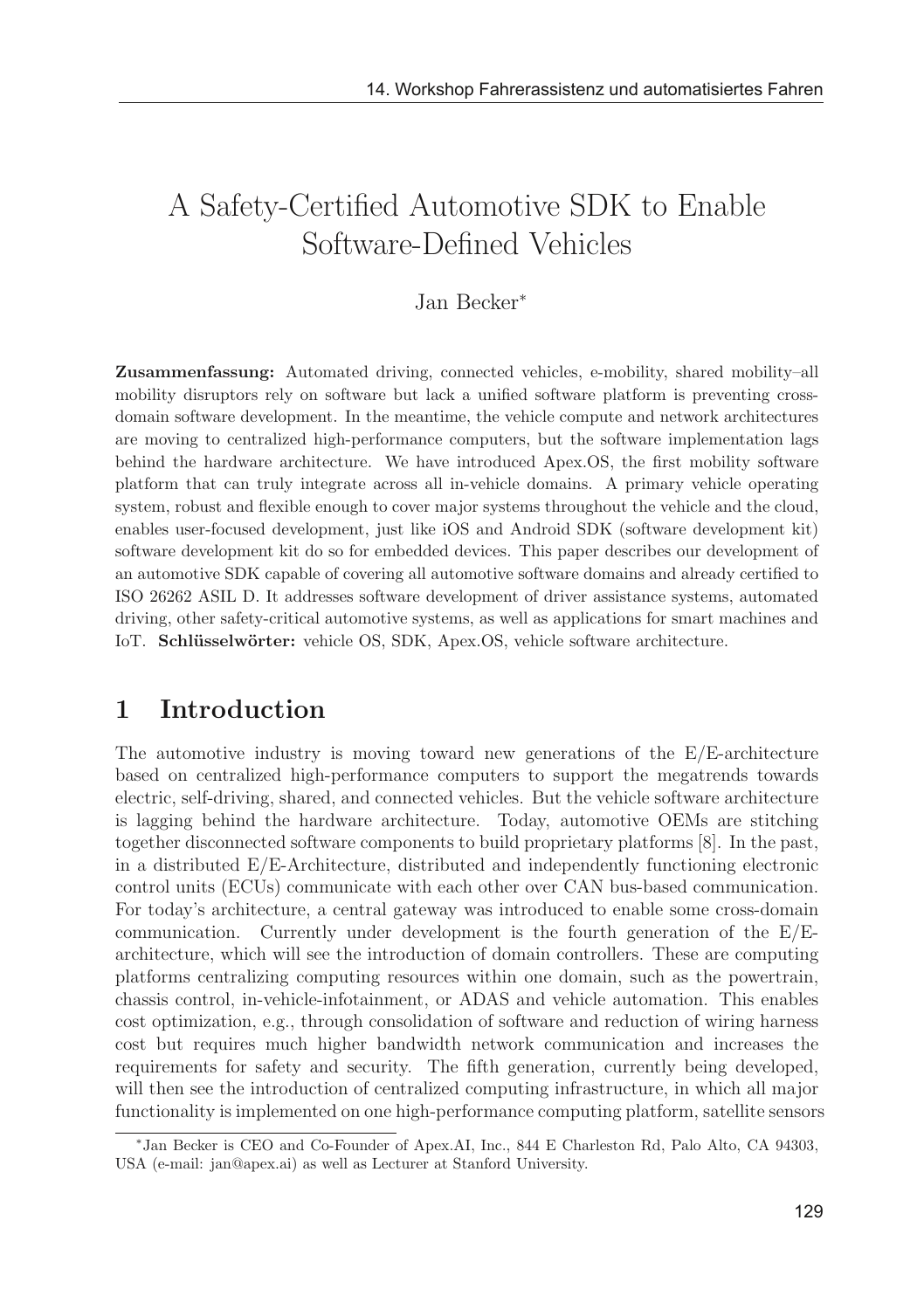are connected via a high-speed ethernet network and separation of domains is implemented in software. Overall, the architecture is rapidly moving from a complex system architecture with simple software to a simple system architecture with complex software. If done incorrectly, this will pose incredible challenges and risks, such as exploding software complexity, increased cybersecurity risks, incoherent cross-domain implementation, diverging non-consistent tooling, and so on. If done properly, this opens the opportunity to introduce modern software development processes and paradigms, a clean and scalable software architecture, cross-domain consistency and tooling, limited controllable cybersecurity risks, over-the-air update-ability, just to name a few.

## 2 How to get to software-defined vehicles?

The challenges of bringing about the Software-Defined Vehicle (SDV) are manifold and are resulting in widespread changes rippling throughout the automotive industry. The Software-Defined Vehicle is changing technology and toolchains. It is causing changes to the V-cycle development model's execution, openness, and iteration speed. It is changing organizational structures within companies. And it is changing the nature of OEM supplier relationships.

Let's take a look at commercialization first. Automakers started by selling vehicles, then parts and accessories became an additional source of income after the initial vehicle purchase. Then came financing of sales and leases. Building Internet connectivity into vehicles opened additional potential revenue streams and kicked off the automakers' efforts to build their digital own ecosystems and services with the vehicle in the center of these ecosystems–but the world evolved differently. People still order their coffee through an app on their phone and not through the onboard UI and manufacturer ecosystem. The digital ecosystem and services are in the center and extend through apps to various devices at the edge. The vehicle has become one of many devices in these ecosystems, such as the phone, the pad, the home, health devices, etc, and services are consistently offered on just the few most successful digital ecosystems such as Apple or Android.

Automakers are determined to get there with large internal reorganizations and tremendous investments in their software abilities. Software as product differentiator is one of the factors driving OEMs to Software-Defined Vehicle and bringing more of their software development in-house.

## 3 Software-defined phones–what did we learn?

The market for operating systems is typically a winner-takes-all market. The industry segment does not matter, and that is why the automotive industry can learn a lot from what the mobile phone industry went through in the mid-2000s. Until then, a mobile phone's software was loaded onto the device at the end of the production line. The software was only updated if a significant bug was identified.

The introduction of the iPhone in 2007 popularized the separation of applications from the base software and hardware, turning the mobile phone into a software-defined device. It became a general-purpose platform upon which manufacturers could create an operating system with developer SDK and deliver updates over-the-air (OTA), enabling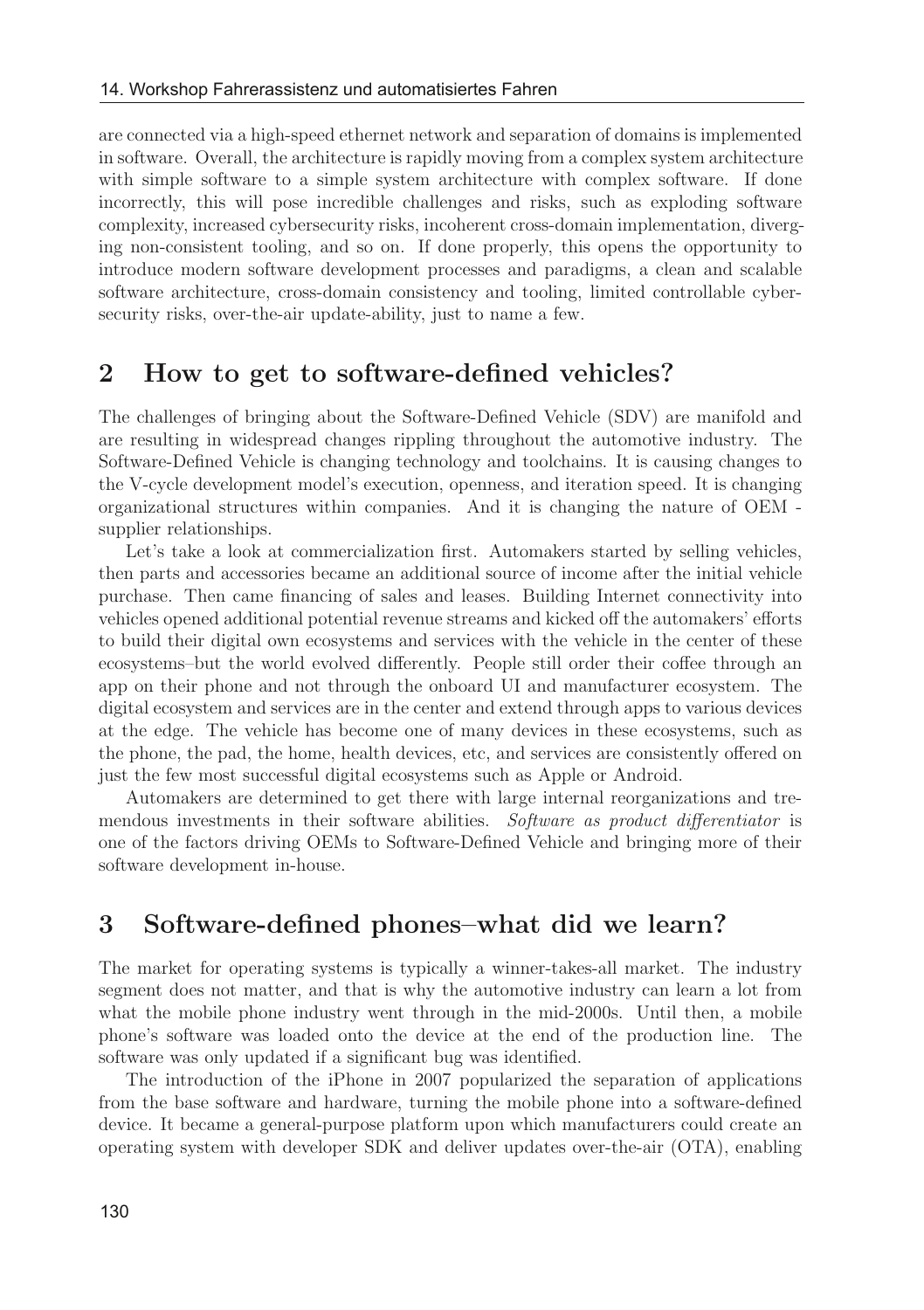developers to develop and deliver new applications. This drove the exponential growth of the smartphone market and compute performance of these devices. The two winners were Apple's iOS, which was first-to-market with superior user experience, and Android, which has grown to a 70% market share.

Previous platforms were swept aside. What led to the dominance of Android? Android is an open architecture with an SDK, is customizable and brandable, which saves the OEMs development cost and provides a rich application ecosystem that no single manufacturer (besides Apple) can achieve on their own.

## 4 Why a common OS and developer SDK?

Why is a common operating system (OS) with a software development kit (SDK) for mobility platforms relevant? Why shouldn't every manufacturer develop their own? Vehicles are becoming devices in a larger mobility ecosystem and are thereby competing with the larger mobile device market. Ecosystems derive value primarily through their size, so the larger an ecosystem, the more value it contains. Software developers and suppliers need to focus, so they are drawn to the most significant markets.

need graphic

Nevertheless, many automotive manufacturers started in-house initiatives to develop their own operating systems. Their goals are ambitious; various companies want to integrate their OS systems into their products as early as 2025. However, the time frame seems much too tight. Going into production in just three years with functions based on the operating system developed in-house is overambitious, especially for companies that are not software companies. Last but not least, the safety and security certification of the new software already takes up to three years. But what if the basis for such an operating system with developer SDK already existed? Could that speed development?

## 5 An approach to a common OS and developer SDK

In this paper, we aim to describe a world as well as a path to this world in which software throughout the whole vehicle is truly integrated end-to-end. A primary vehicle operating system on the outside–but really an SDK (software development kit) in the sense of Android SDK or iOS SDK on the inside–to abstract complexity away from the developers, provide common and open APIs as well as robust and flexible enough to cover major systems throughout the vehicle. What is needed to get to software-defined vehicles? We argue that the following requirements need to be fulfilled:

- 1. A standardized software architecture with open APIs to enable mutually compatible solutions ideally across many manufacturers, suppliers, and academia.
- 2. An awesome developer experience to enable developer productivity–based on the understanding that the quality of the developer experience is directly related to their productivity.
- 3. A software architecture that scales to massive software systems.
- 4. A software implementation based on modern software engineering practices.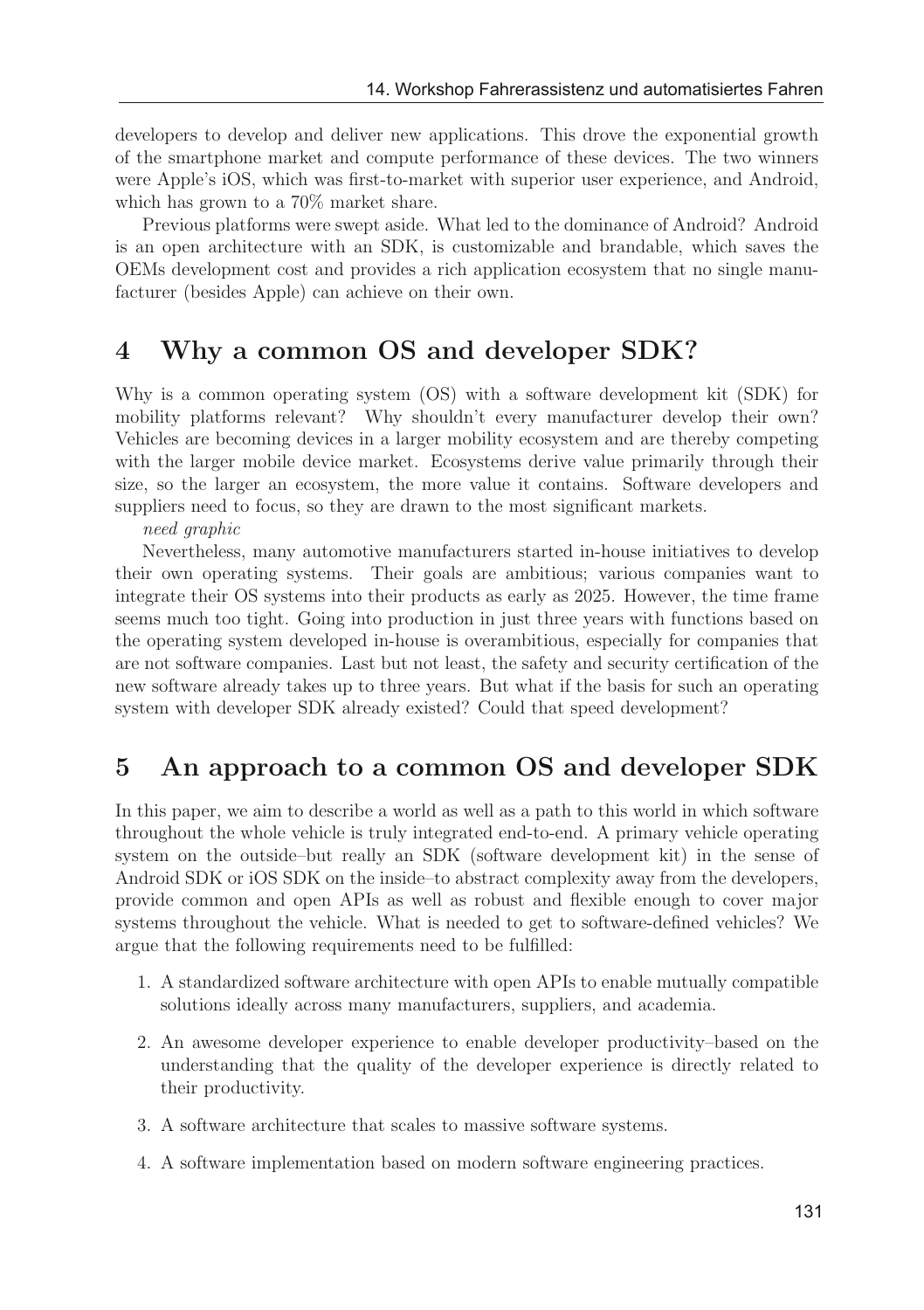- 5. Abstraction of the complexity of all underlying hardware and software.
- 6. All of the above with deterministic, real-time execution, and with automotive functional safety certification.

We draw an analogy to the field of robotics, which encountered similar challenges (with some exceptions w.r.t determinism and real-time) ten years ago and addressed the first five challenges by developing ROS (the Robot Operating System) as an open-source software framework. The authors are not aware of a single automotive company that is not or has not been using components from ROS or its rich software ecosystem in their development. But the first generation of ROS had its significant deficiencies. This has now changed: In 2018, the 2nd generation ROS 2 was released with improvements based on the lessons learned of using ROS 1 in hundreds of robotic and automotive prototypes over ten years. ROS 2 is based on a proven architecture that enables scaling to complex software systems. It is also based on a proven and standardized middleware instead of a homegrown data communication approach. In addition, with the release of Apex.OS (Apex.AI's proprietary fork of ROS 2), we addressed real-time and deterministic execution by rewriting the underlying implementation based on the same open APIs. And we developed a process to take this implementation through functional safety certification in record time. Here, we will describe the advantages of working with open APIs and an architecture that has been proven in use by tens of thousands of developers and in thousands of robots and automated vehicles. We will close by outlining a software development process that allows taking open-source software through functional safety certification into production vehicles.

### 6 Lessons Learned from Robotics

A robotics framework is a collection of software tools, libraries, conventions, and APIs made to simplify the task of developing software for a complex multi-sensor, multiactuator system, like a vehicle. A well-implemented robotics framework is implemented with the separation of concerns in mind. These concerns are introduced in the paper by Vanthienen as 5Cs [14]: configuration, coordination, composition, communication, and computation. Writing the software this way allows for maximum reusability, testability, reliability, portability, maintainability, extensibility of components. In most cases, the use of a robotics framework dictates the general architectural principles of the developed software. For example, if the software is centralized or decentralized, real-time or non-realtime, etc. A key component is the middleware, which is the glue that holds together the numerous components of a robotics framework. The most basic task of the middleware is to provide the communications infrastructure between software nodes in an autonomous vehicle. The typical use case for a robotics framework is to provide the essential interfaces between high-level (software) and low-level (hardware) components of the system. These interfaces and components consist of various operating system (OS) specific drivers that would take a single developer a significant amount of time to develop. The software framework should abstract away ECUs, OSes, physical transport layers, and interface to the components needed for offline (e.g., mapping, simulation, testing) as well as online operations (user applications).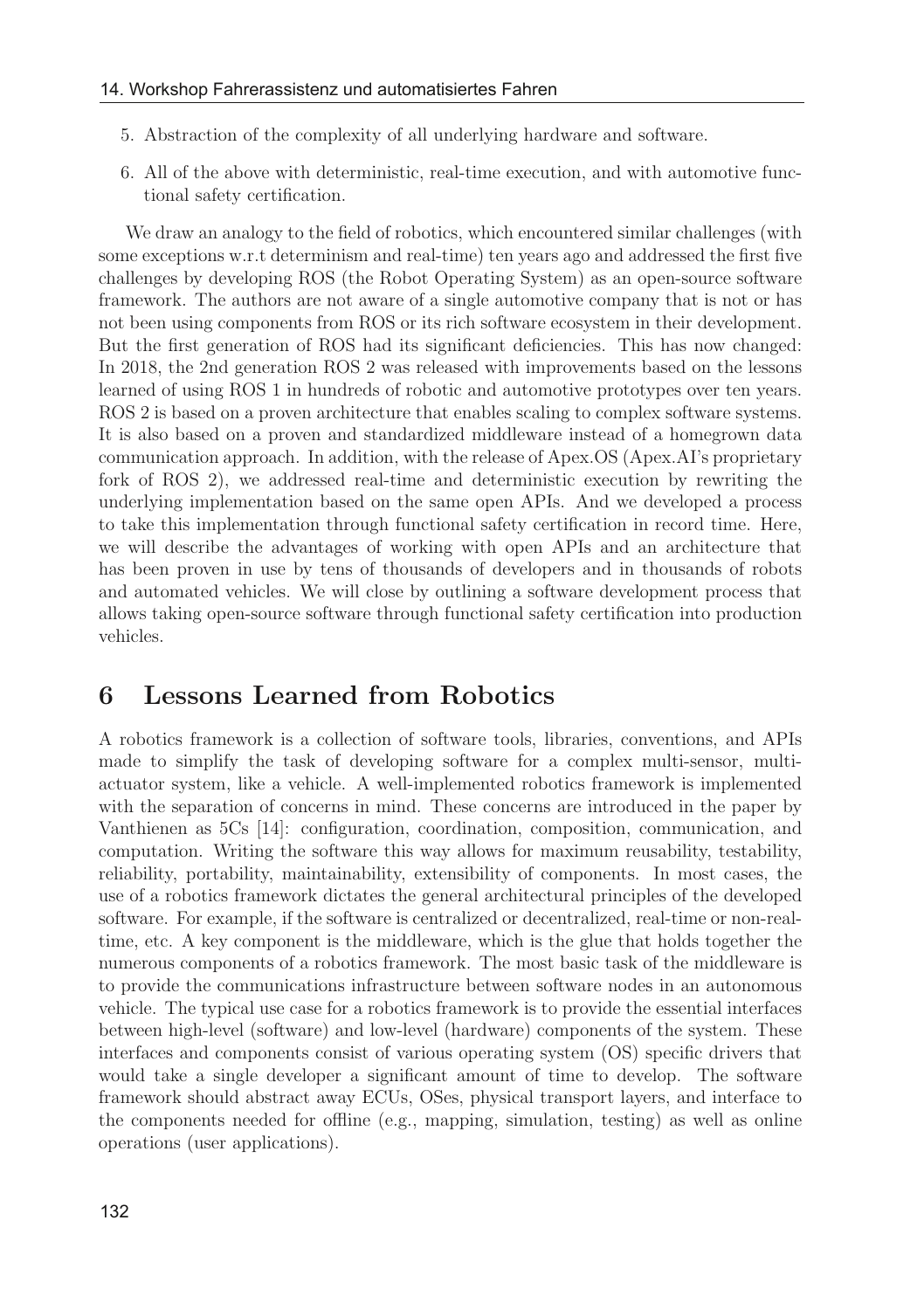#### 6.1 ROS 1

Various efforts at Stanford University in the mid-2000s involving integrative, embodied AI, such as the STanford AI Robot (STAIR) and the Personal Robots (PR) program, created in-house prototypes of flexible, dynamic software systems intended for robotics use–which they named ROS[10]. In 2007, Willow Garage, a nearby visionary robotics incubator, provided significant resources to extend these concepts much further and create welltested implementations. The effort was boosted by countless researchers who contributed their time and expertise to both the core ROS ideas and to its fundamental software packages. Throughout, the software was developed in the open using the permissive BSD open-source license and gradually has become a widely used platform in the robotics research community.

From the start, ROS was developed at multiple institutions and for multiple robots, including many institutions that received PR2 robots from Willow Garage. Although it would have been far simpler for all contributors to place their code on the same servers, over the years, the "federated" model has emerged as one of the great strengths of the ROS ecosystem. Any group can start their own ROS code repository on their own servers, and they maintain full ownership and control of it. They don't need anyone's permission. If they choose to make their repository publicly available, they can receive the recognition and credit they deserve for their achievements and benefit from specific technical feedback and improvements like all open-source software projects.

The ROS ecosystem now consists of tens of thousands of users worldwide, working in domains ranging from tabletop hobby projects to vehicles to large industrial automation systems. Despite its large success, ROS 1 did not find its path to automotive production programs because of the following reasons: low code quality, non-standard, non-automotive middleware, lack of real-time capabilities, no nodes with managed lifecycle, no security, lack of testing and documentation, no support for automotive ECUs.

#### 6.2 ROS 2

To address the aforementioned shortcomings, the Open Source Robotics Foundation (OSRF) started a new project in 2013, ROS 2. Open Robotics considered autonomous vehicles as well as the following use cases before starting development for ROS 2:

- Small, embedded platforms: ROS 2 has a smaller and more optimized codebase compared to ROS 1, which can run on aarch64 computer architectures.
- Real-time systems: ROS 2 communication mechanism, memory management, and threading model allow for it to be real-time upon hardening.
- Production environments: Coupled with real-time constructs, ROS 2 can run on an RTOS, such as QNX.
- Prescribed patterns for building and structuring systems: While ROS 2 has the underlying flexibility that is the hallmark of ROS 1, ROS 2 provides patterns and supporting tools for features such as life cycle management and static configurations for deployment.

Now let's have a look at how ROS 2 fulfills the promises given in the introduction of this article.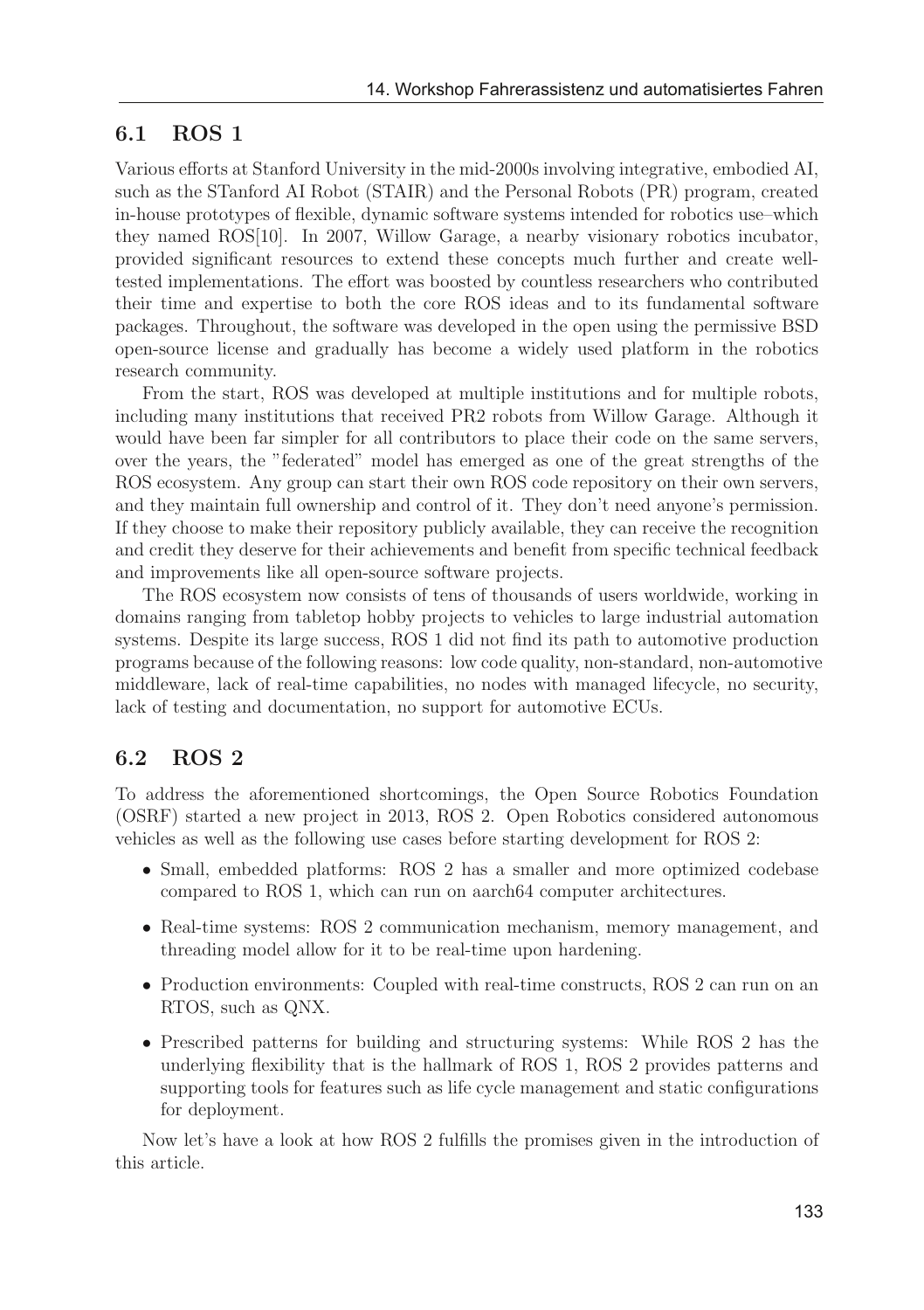# 7 A standardized software architecture with open APIs

Developing a standardized software architecture that can satisfy applications ranging from an embedded microcontroller running on a drone or radar sensor to the centralized highperformance ECU for the autonomous car is no easy task. Many different aspects such as a hardware abstraction layer, an OS abstraction layer, a runtime layer, support for various programming languages, non-functional performance, security, safety, software updates, tools for the development, debugging, recording and replay, visualization, simulation, tools for the continuous integration and continuous deployment, interfaces to the legacy systems (such as AUTOSAR Classic), execution management in the user applications, time synchronization, support for hardware acceleration, model-based development, and more have to be considered. To integrate these aspects into one coherent framework, the following design decisions were followed in the design of ROS 2:

- Adopt positive lessons learned from the extensive deployment of ROS 1
- Apply negative lessons learned from the extensive deployment of ROS 1
- Use hourglass design to keep the core of ROS 2 as a single code base
- Use industry-proven middleware and focus on the layers above the middleware
- Newly developed mechanisms for security, safety, software updates, interfaces to the legacy systems (such as AUTOSAR Classic), execution management in the user applications, time synchronization, support for hardware acceleration, model-based development

With these aspects in mind, a new architecture shown was created for ROS 2. The largest change from ROS 1 to ROS 2 is that the underlying communication layer was implemented in a plug-in-like interface for many types of middleware solutions and also provides tier 1 support for DDS implementations. On top of the middleware layer is a middleware abstraction layer called the ROS middleware API, which is used to prevent a DDS vendor lock-in. Implementation of the middleware layer for example, SOME/IP is with this design rather trivial. On top of this layer are the ROS 2 client libraries written in C++ and Python. Using these client libraries, developers can write application code. With this so-called hourglass design, the thin client libraries always wrap around the same code base for operating system and communication.

One of the concepts that proved itself the most in ROS 1 was the concept of a node as a central logical unit. The node component brings together different publisher and subscriber patterns, threading, queues, and the execution model–all abstracted behind the intuitive set of APIs. A node can subscribe to one or more data streams (called topics), the data is then aggregated and processed in a single-threaded or parallel loop, and the result is published on another topic. The node can also be parametrized, composed into one or more processes, and it also comes with its own lifecycle for starting and stopping. Nodes also emit diagnostics information such as logging, heartbeat, and node state information.

One of the missing concepts in ROS 1 was the concept of executor, which was added in ROS 2. The executor provides spin functions and then coordinates the nodes and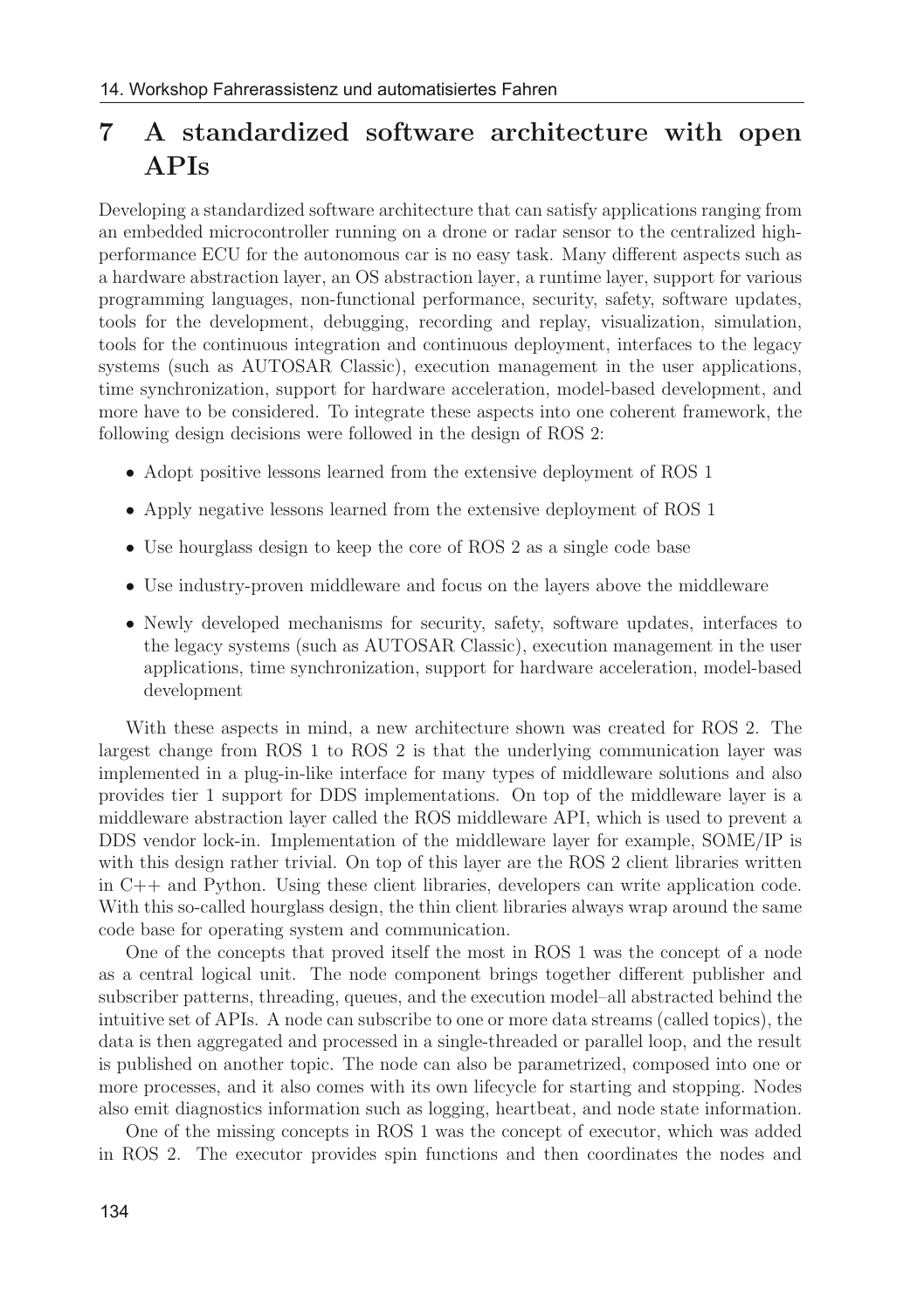callback groups by looking for available work and completing it, based on the threading or concurrency scheme provided by the subclass implementation. An example of available work is executing a subscription callback or a timer callback. The executor structure allows for a decoupling of the communication graph and the execution model–a feature much needed when building real-time and deterministic systems.

ROS 1 provided standardized messages [1] for diagnostics, geometric primitives, robot navigation, and common sensors such as laser range finders, cameras, and point clouds. This allows for having the agreed-upon contract between different software and hardware modules and in turn allows for great flexibility and reusability of developed software components. These messages were also adopted in ROS 2 but implemented with the OMG IDL language, which enables e.g., message versioning and message forward and backward compatibility.

ROS 1 had very high non-functional performance characteristics, especially in terms of CPU usage and high bandwidth which allowed the developers to cope with the throughputs of up to 6 Gb/s of data as produced by for example an autonomous driving car. In ROS 2 this had to be preserved and even further enhanced by the introduction of e.g., zero-copy transport mechanisms such as iceoryx [2]. These are just a few examples of proven in the field which could be improved because ROS 1 is an open-source framework [11] and because there is a large community of users constantly running into the edge cases and the best software is developed through the coding iterations and rather than through implementation solely based on specifications.

#### 7.1 An awesome developer experience

ROS community has developed a various set of desktop and cloud tools that allow the users to introspect and debug their systems, record, replay, and visualize the data, and emulate and simulate their systems. For the full set of tools, we would like to direct the user to the dedicated webpage [13]. For ROS 2, we would like to single out two particular tools that contributed to the improved developer experience and productivity.

The ADE Development Environment [1] is a modular Docker-based tool to ensure that all developers in a project have a common, consistent development environment. ADE creates a Docker container from a base image and mounts additional read-only volumes in /opt. The base image provides development tools (e.g., vim, udpreplay, etc.), and the volumes provide additional development tools (e.g., IDEs, large third-party libraries) or released software versions. Furthermore, ADE enables easy switching between versions of the images and volumes.

Arguably the most significant effort required for the production deployment of autonomous vehicles (AVs) is the proof that the system is safe for homologation. To provide such proof, a holistic, software-first, approach to testing for autonomous vehicles must be available. In other words, we need a framework that enables writing of the relevant tests and supports extracting the proofs. To develop such a framework, it is important to look at the automotive V-model and to understand what kind of tests one is expected to write: Unit tests, component tests, integration tests, sub-system tests, system tests, non-functional tests, acceptance tests. Furthermore, it is important to understand how input data is generated for these tests: Manually created, manually generated, simulation generated, vehicle recordings, and in what kind of environments the tests are executed: Software-in-the-loop (SIL), Hardware-in-the-loop (HIL), Vehicle-in-the-loop (VIL). Lastly,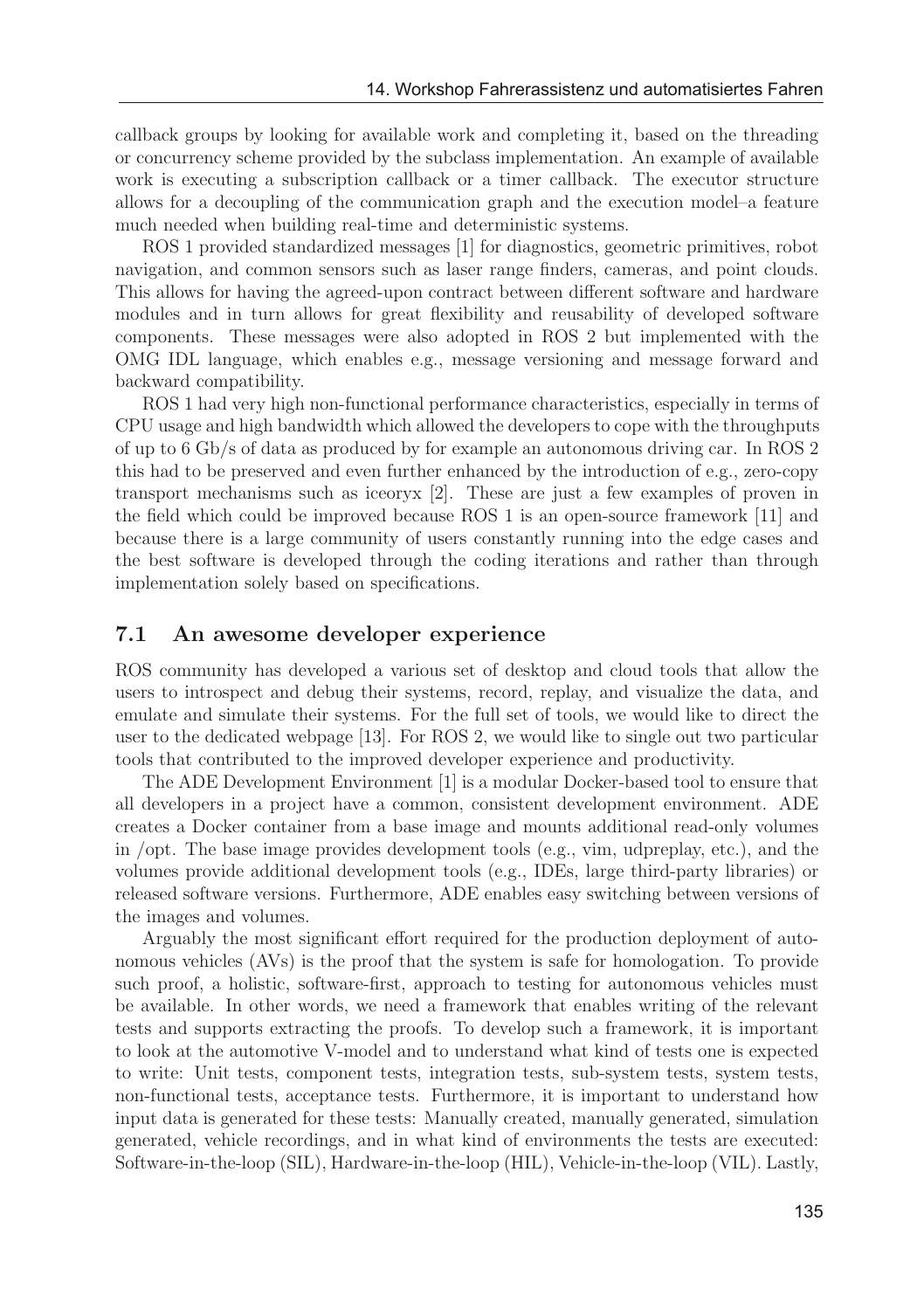it is important to understand what kind of key performance indicators are to be extracted from the tests.

There are plenty of tools available for unit and component testing (e.g., [4]) but upon extensive research, we were unable to find a framework that would satisfy other types of tests, cover all other input data and environments and that would clearly between the following phases: test configuration, test setup, test running and results logging and extraction. We thus wrote a tool in the open source called launch testing [5], which is a framework for the integration, system and sub-system, non-functional as well as acceptance testing of applications written with ROS 2 and Apex.OS.

#### 7.2 A software architecture that scales to massive systems

By "Software architecture that scales" we refer to scaling with the number of developers, scaling in terms of the non-functional performance, scaling in terms of the integration of third-party automotive components, and scaling in terms of centralized and decentralized applications. ROS (and thereby Apex.OS) is the most field-proven framework worldwide in terms of user adoption. Per the last ROS community metric report citeROS-metrics, there are more than 200.000 known users of ROS worldwide, and there are presumably significantly more unknown developers in corporate development. Key enablers for this are open APIs, an ecosystem of tools, best development practices, and tight integration with various CI/CD systems.

The ROS and Apex.OS non-functional performance has been described in detail [9] with respect to the efficiency of abstraction layers and the efficiency of the transport protocols resulting in the acceptable CPU utilization, memory consumption, latency, page faults, context switches, and other such system metrics. As explained in [10], it is also important to have a properly designed tool for unbiased measurements and a methodology that mimics that of the actual application.

### 7.3 A software implementation based on modern software engineering practices

To have a robust and maintainable codebase one needs to use a) well-defined but friendly software development process and b) state-of-the-art software development tools. Such SW development process encompasses all the steps from the input requirements all the way to the CI/CD. The keys to the success of such a development process are:

- An integrated development environment, which at Apex.AI is centered around Gitlab, Gitlab CI and docker.
- An integrated IDE, which at Apex.AI is Clion. Clion provides all of the state-ofthe-art features such as code completion, debugging but also integration of external tools such as e.g., gtest, valgrind, different build tools, doxygen, tool for code test coverage.
- The steps implementing the development process must be fast to allow quick coding iterations.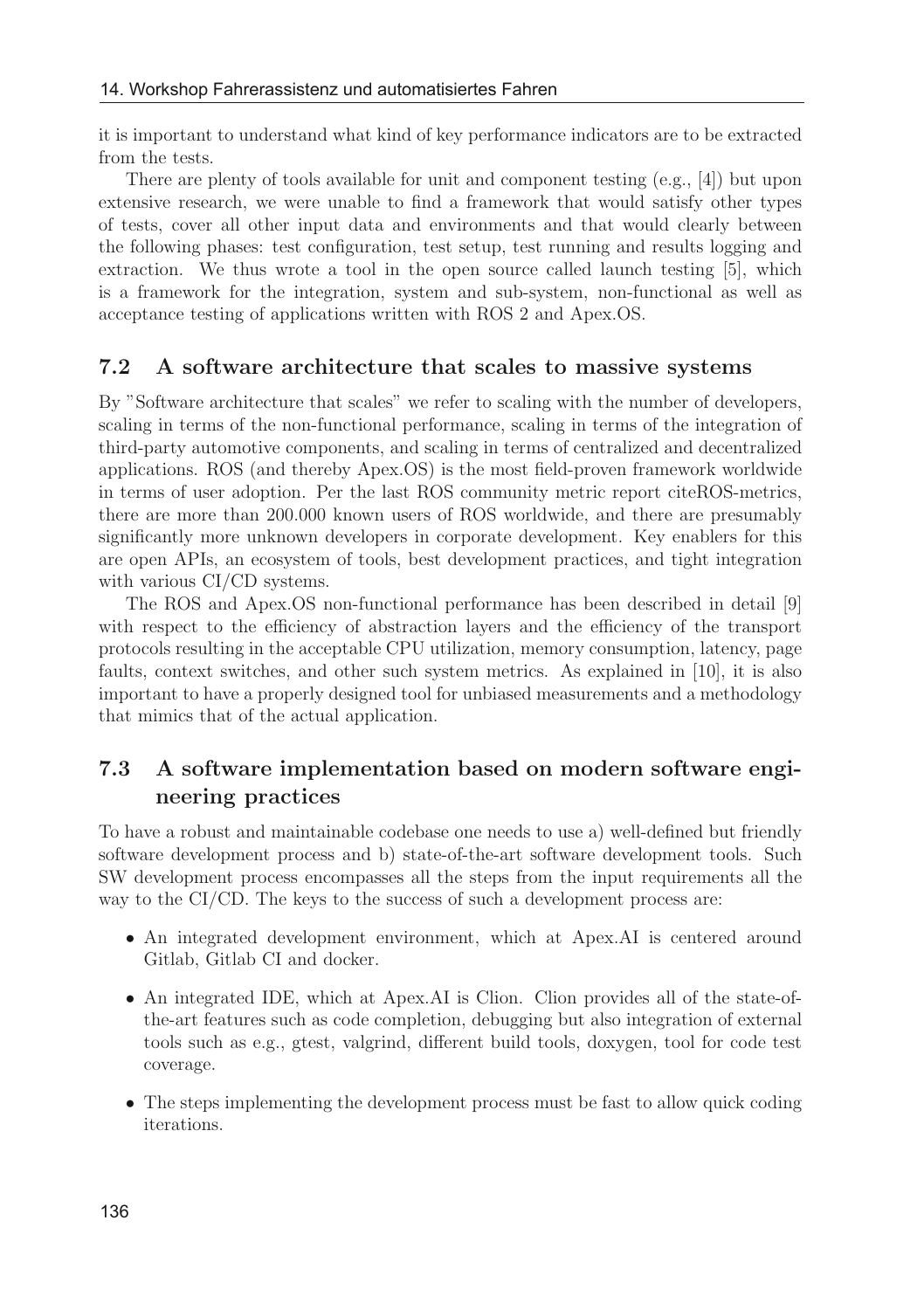- The local development environment and the CI/CD must be equivalent to be able to reproduce CI failures.
- Integrations with the 3rd party tools, such as the JAMA requirements management tool, must be custom tailored to the particular team to allow for the quick fixes and extensions.
- The main code repository should be as monolithic as possible and all of the development artifacts (design documents, code, tests, documentation, etc) should be as co-located as possible.

# 8 From ROS 2 to Apex.OS Cert–ISO 26262 [5] ASIL D certification of an open-source codebase

Apex.OS Cert is based on our fork of ROS 2 Dashing. Starting with a technical safety concept (TSC) for Apex.OS, which defined an assumed use case and ODD (operation design domain). For the first iteration of Apex.OS Cert assumed use case consisted of a rather simple scenario where one or more publishers communicate data to one or more subscribers. Of the 5Cs [14] of a typical robotics framework (communication, coordination, computation, composition, and configuration), hazards derived were restricted to data communication. This reduced the scope of Apex.OS Cert safety concept but at the same time was sufficient to meet customer requirements at the time. The next step was to determine the boundary of Apex.OS Cert. We decided to restrict the boundary to the source code and to add libraries to the scope in future releases of Apex.OS Cert. At this point, we wrote an initial safety case of Apex.OS Cert. The Apex.OS Cert safety case is an internal document that lays out what are our safety objectives and what artifacts are generated. An safety audit resulted in tacit approval for both the aforementioned TSC and safety case. While defining the safety case, we also inventoried all the development tools that were required to run TCL (Tool Confidence Level) reports (ISO 26262-8:2018 [6]) and planned our processes in FSLC (functional safety lifecycle) such as our change management, safety culture, code review enforcements and so on. These plans were also captured in functional safety management (FSM) artifacts as dictated in ISO 26262- 2:2018.

## 9 Challenges

Several technical challenges were encountered during this process, including the following. Achieving 100% structural coverage: ROS 2 packages came with low MC/DC coverage, and we selected a modern and certified coverage tool to help us achieve complete coverage. ROS 2 is written in modern C++ with heavily templated constructs. Available coverage tools failed to process complex C++ constructs such as back-to-back lambda functions. We worked with our tool vendors to identify solutions. Furthermore, defensive coding methodologies can make it difficult to reach conditional statements that are gated by external libraries over which we have little control. We reverted to GoogleMock [3] techniques in such cases. Checking for runtime memory allocations: Applicable tools for checking runtime memory allocations and blocking calls are not available to our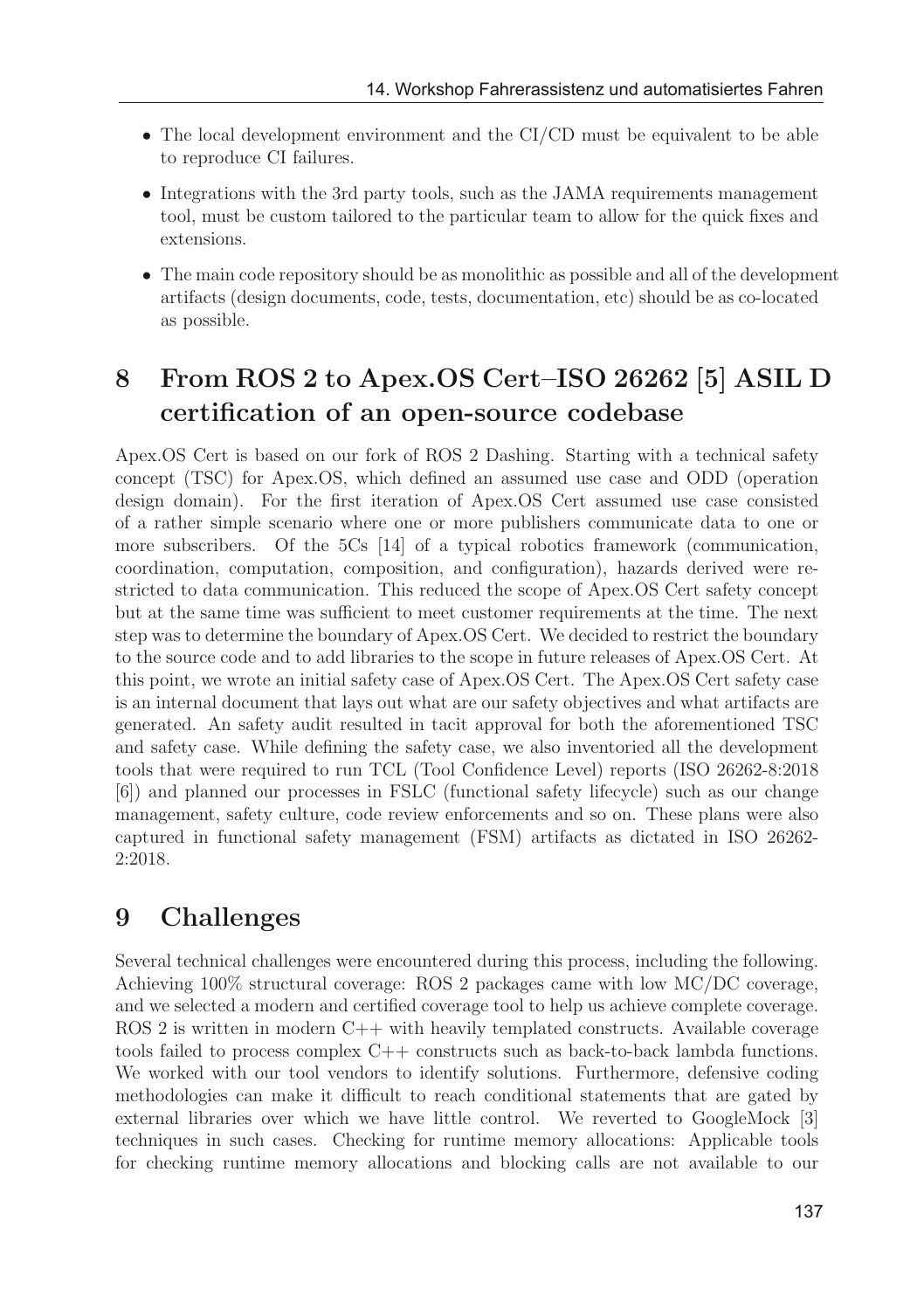knowledge. We repurposed LTTng [7], the Linux tracing tool next gen, to accomplish this task. Automation was difficult, and issues such as instrumenting code had to be done manually, which is undesirable for obvious reasons. Making Apex.OS runtime execution deterministic: ROS 2 uses standard containers which allocate memory explicitly. We reverted to our own containers for string, vector, and map/set to not only make Apex.OS Cert runtime memory static but also make the execution as deterministic as possible. Development tool classification and qualifications: ROS 2 uses external development tools for activities such as parsing/configuring (e.g., YAML) and code generation (e.g., rosidl generator cpp). TCL reporting led to TCL2 (medium confidence) and consequently the tools had to be qualified. Qualification of external tools is challenging since access to source code and test base is often not available. Qualifying a large open-source tool such as YAML parser (that also includes a library) is prohibitively resource-intensive and time-consuming. We reverted to proprietary solutions for each purpose.

## 10 Summary and Outlook

We have been able to show that certifying an open-source project to the highest level of integrity is possible with the right expertise and strategic choices of scope and tooling. Apex.OS Cert provides manufacturers and suppliers a fast track and scalable process to build a safe automotive software stack. Our customers have shown applicability to a wide range of automotive applications not limited to autonomous driving. We have been able to accomplish development and certification in a very short amount of time based on our prior expertise in ROS and through reuse of a proven architecture and tooling. For future work, Apex.AI will not only expand the technical safety concept of Apex.OS but also certify libraries including the important transport layer (middleware) libraries. Apex.OS is also in the process of being integrated with AUTOSAR Adaptive and SOME/IP.

## References

- [1] ADE environment, https://ade-cli.readthedocs.io/en/latest/, last accessed 2021/05/08.
- [2] Eclipse iceoryx, https://github.com/eclipse-iceoryx/iceoryx, last accessed 2021/05/08.
- [3] GoogleTest Mocking (gMock) Framework, https://github.com/google/ googletest/tree/master/googlemock, last accessed 2021/05/08.
- [4] GoogleTest Framework, https://github.com/google/googletest, last accessed 2021/05/08.
- [5] ISO 2626 Road vehicles–Functional safety, https://www.iso.org/obp/ui/#iso: std:iso:26262:-9:ed-2:v1:en, last accessed 2021/05/08.
- [6] ROS launch-testing, https://index.ros.org/p/launch\_testing/, last accessed 2021/05/08.